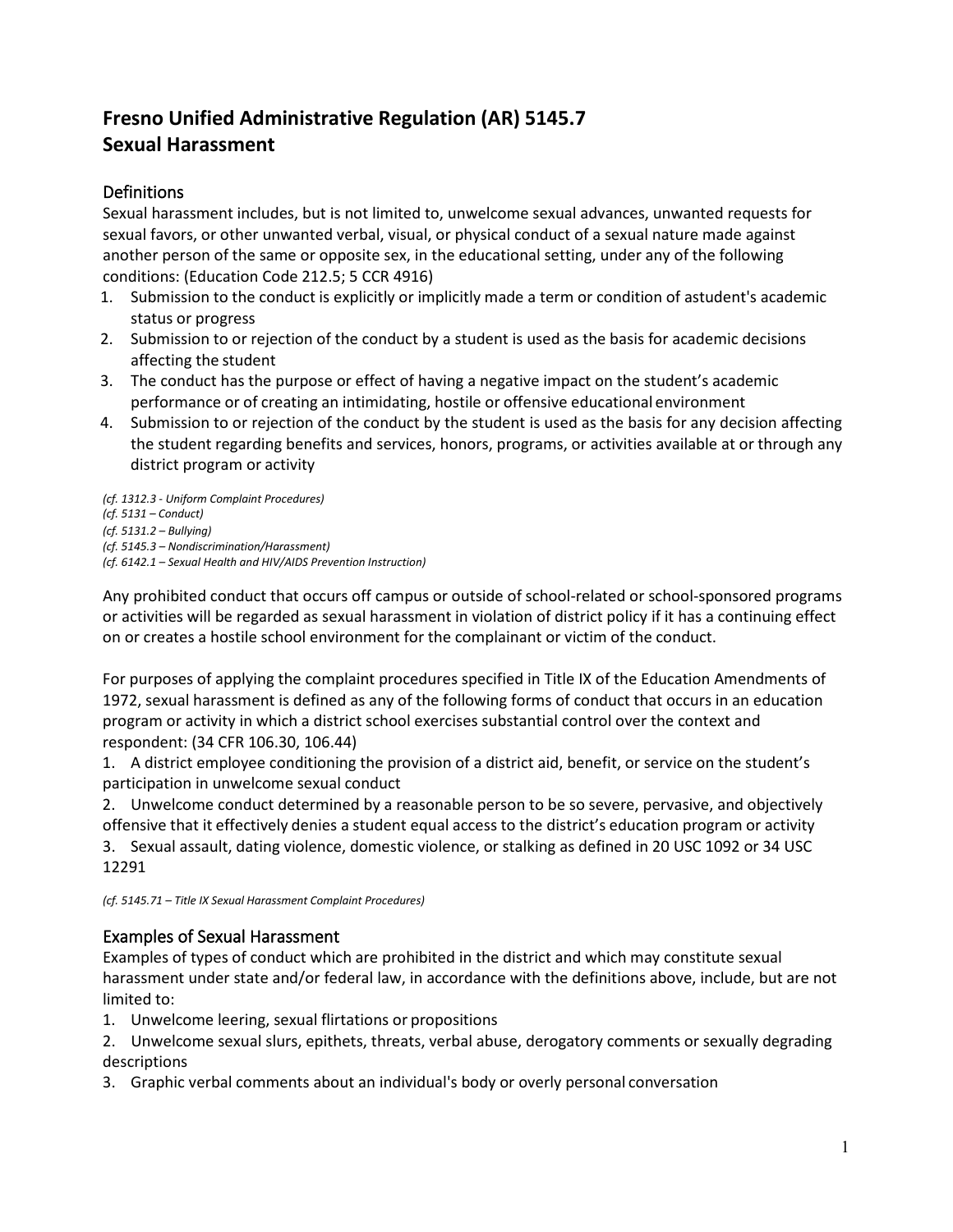4. Sexual jokes, derogatory posters, notes, stories, cartoons, drawings, pictures, obscene gestures or computer-generated images of a sexual nature

- 5. Spreading sexual rumors
- 6. Teasing or sexual remarks about students enrolled in a predominantly single-sexclass
- 7. Massaging, grabbing, fondling, stroking or brushing the body
- 8. Touching an individual's body or clothes in a sexualway
- 9. Impeding or blocking movements or any physical interference with school activities when directed at an individual on the basis of sex
- 10. Displaying sexually suggestive objects
- 11. Sexual assault, sexual battery, or sexual coercion
- 12. Electronic communications containing comments, words, or images describedabove

## **Notifications**

The Superintendent or designee shall notify students and parents/guardians that the district does not discriminate on the basis of sex as required by Title IX and that inquiries about the application of Title IX to the district may be referred to the district's Title IX Coordinator and/or to the Assistant Secretary for Civil Rights, U.S. Department of Education. (34 CFR 106.8)

#### *(cf. 5145.6 – Parental Notifications)*

The district shall notify students and parents/guardians of the name or title, office address, email address, and telephone number of the district's Title IX Coordinator. (34 CFR 106.8)

A copy of the districts sexual harassment policy and regulation shall:

- 1. Be included in the notifications that are sent to parents/guardians at the beginning of eachschool year. (Education Code 48980; 5 CCR 4917)
- 2. Be displayed in a prominent location in the main administrative building or other area where notices of district rules, regulations, procedures and standards of conduct are posted (Education Code 231.5)
- 3. Be summarized on a poster which shall be prominently and conspicuously displayed in each bathroom and locker room at each school. The poster may be displayed in public areas that are accessible to and frequented by students, including, but not limited to, classrooms, hallways, gymnasiums, auditoriums, and cafeterias. The poster shall display the rules and procedures for reporting a charge of sexual harassment; the name, phone number, and email address of an appropriate school employee to contact to report a charge of sexual harassment; the rights of the reporting student, the complainant, and the respondent; and the responsibilities of the school. (Education Code231.6)
- 4. Be posted, along with the name or title and contact information of the Title IX Coordinator, in a prominent location on the District's web site in a manner that is easily accessible to parents/guardians and students. (Education Code 234.6; 34 CFR 106.8)

*(cf. 1113 - District and School Web Sites) (cf. 1114 - District-Sponsored Social Media)*

- 5. Be provided as part of any orientation program conducted for new and continuing students at the beginning of each quarter, semester, or summer session (Education Code 231.5)
- 6. Appear in any school or school district publication that sets forth the school or school district's comprehensive rules, regulations, procedures, and standards of conduct (Education Code231.5)
- 7. Be included, along with the name or title and contact information of the Title IX Coordinator, in any handbook provided to students or parents/guardians (34 CFR 106.8)

The Superintendent or Designee shall also post the definition of sex discrimination and harassment as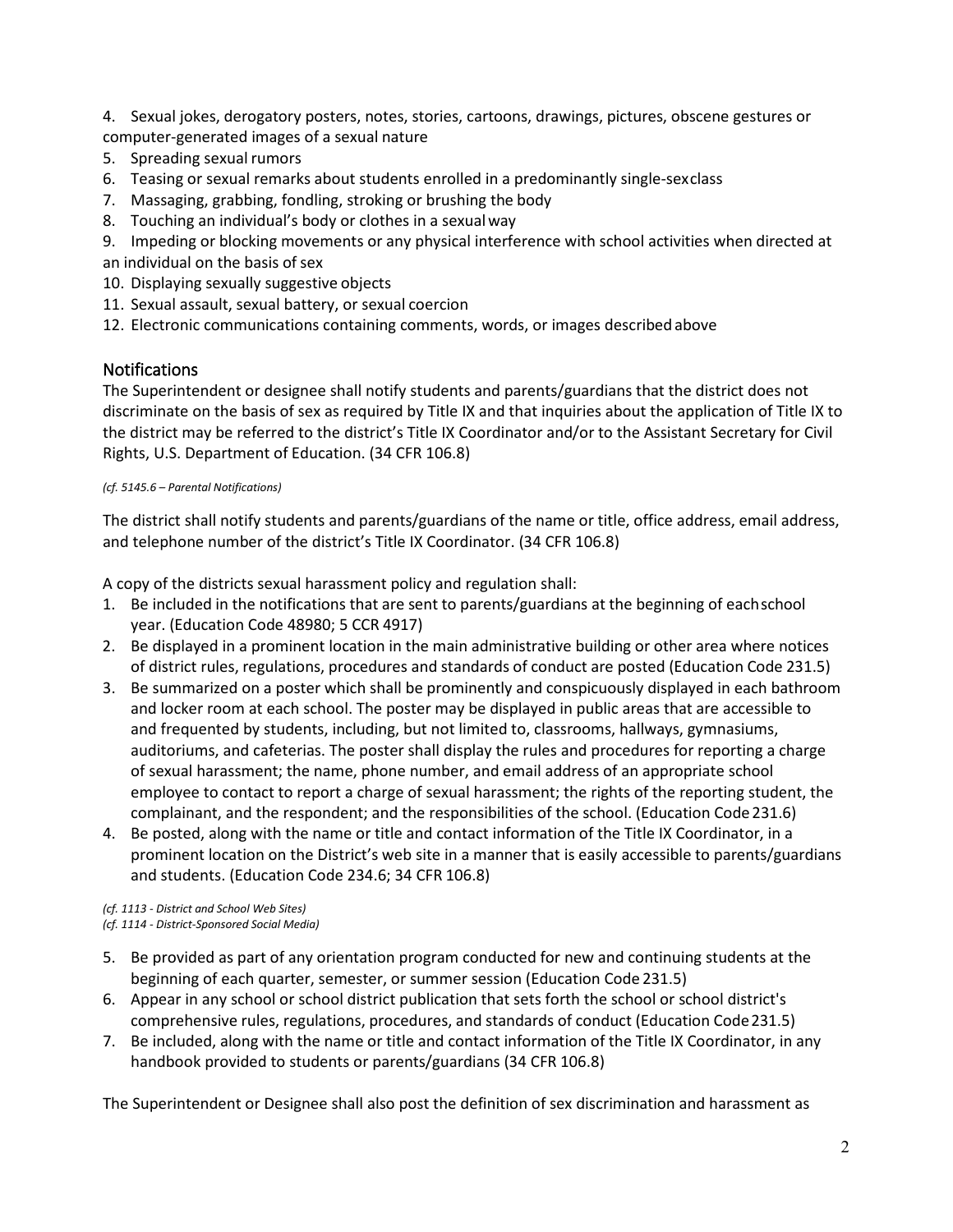described in Education Code 230, including the rights set forth in Education Code 221.8, in a prominent location on the district's web site in a manner that is easily accessible to parents/guardians and students. (Education Code 234.6)

# Reporting Complaints

A student or parent/guardian who believes that the student has been subjected to sexual harassment by another student, an employee, or a third party who has witnessed sexual harassment is strongly encouraged to report the incident to a teacher, the principal, the district's Title IX Coordinator, or any other available school employee. Within one school day receiving such a report, the principal or other school employee shall forward the report to the district's Title IX Coordinator. Any school employee who observes an incident of sexual harassment involving a student shall, within one school day, report the observation to the principal or Title IX Coordinator. The report shall be made regardless of whether the alleged victim files a formal complaint or requests confidentiality.

#### *(cf. 5141.4 – Child Abuse Prevention and Reporting)*

When a report or complaint of sexual harassment involves off-campus conduct, the Title IX Coordinator shall assess whether the conduct may create or contribute to the creation of a hostile school environment. If the Title IX Coordinator determines that a hostile environment may be created, the complaint shall be investigated and resolved in the same manner as if the prohibited conduct occurred at school.

When a verbal or informal report of sexual harassment is submitted, the Title IX Coordinator shall inform the student or parent/guardian of the right to file a formal written complaint in accordance with applicable district complaint procedures.

## Complaint Procedures

All complaints and allegations of sexual harassment by and against students shall be investigated and resolved in accordance with law and district procedures. The Title IX Coordinator shall review the allegations to determine the applicable procedure for responding to the complaint. All complaints that meet the definition of sexual harassment under Title IX shall be investigated and resolved in accordance with AR 5145.71 – Title IX Sexual Harassment Complaint Procedures.

If sexual harassment is found following an investigation, the Title IX Coordinator, or designee in consultation with the Coordinator, shall take prompt action to stop the sexual harassment, prevent recurrence, implement remedies, and address any continuing effects.

Other complaints of sexual harassment, or any behavior prohibited by the district's Nondiscrimination/Harassment policy – BP 5145.3, which do not meet the definition of sexual harassment under Title IX, shall be handled in accordance with the following procedure:

1. Notice and Receipt of Complaint: Any student who believes they have been subjected to sexual harassment by another student, an employee, or a third party or who has witnessed sexual harassment is strongly encouraged to report the incident to their teacher, the principal, or any other available school employee. Within one school day of receiving such a report, the school employee shall forward the report to the Principal or the district's compliance officer designee. In addition, any school employee who observes an incident of sexual harassment involving a student shall, within one school day, report their observation to the Principal or a district compliance officer. The employee shall take these actions, whether or not the alleged victim files a complaint. In any case of sexual harassment involving the Principal, compliance officer, or any other person whom the incident would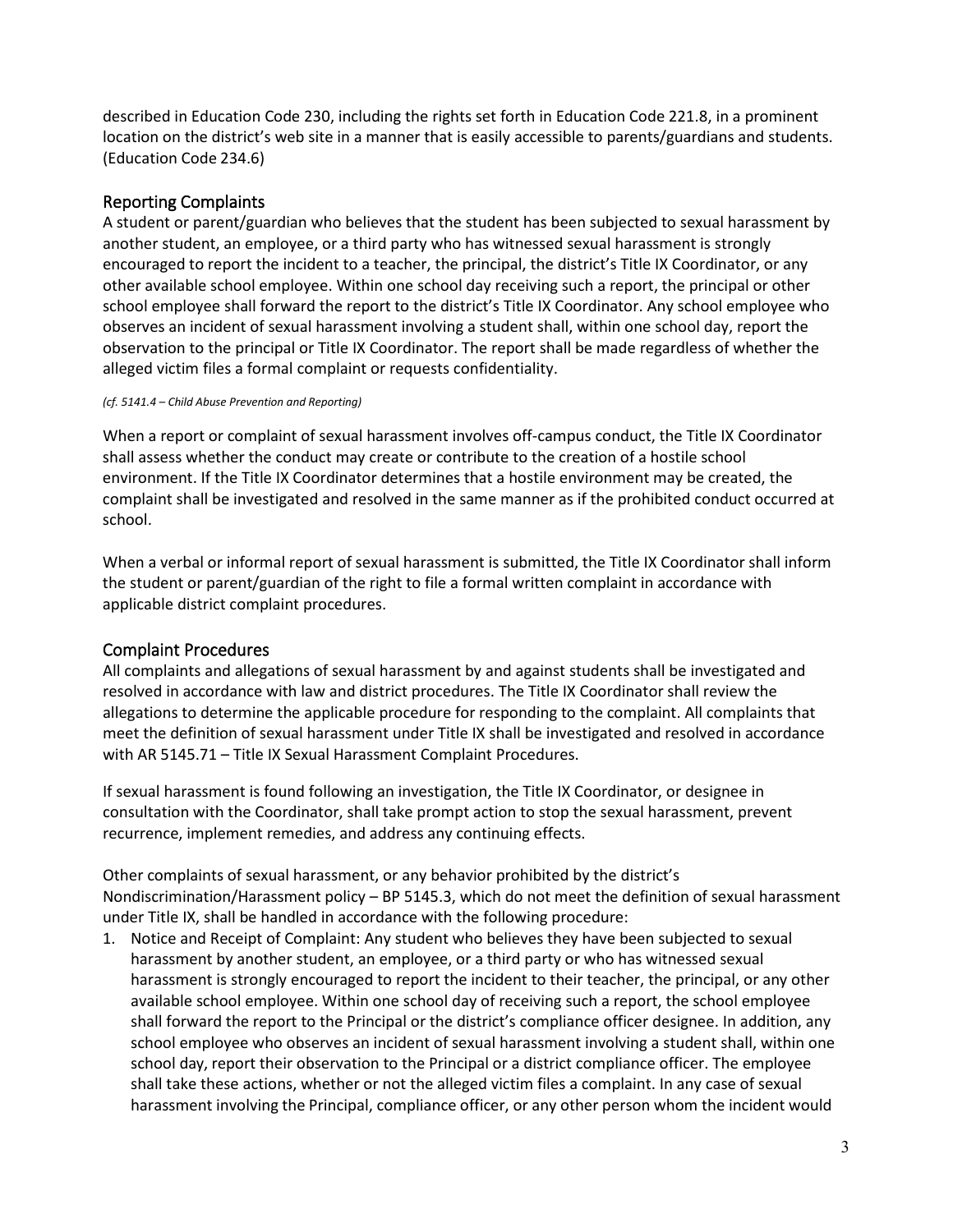ordinarily be reported or filed, the report may instead be submitted to the Superintendent or designee who shall determine who will investigate the complaint.

2. Initiation of Investigation: The principal or designee shall promptly initiate an impartial investigation of an allegation of sexual harassment within two school days of receiving notice of the harassing behavior, regardless of whether a formal complaint has been filed. The district shall consider to have "notice" of the need for an investigation upon receipt of information from a student who believes they has been subjected to harassment, the student's parent/guardian, an employee who received a complaint from a student, or any employee or student who witnessed the behavior. If the Principal or designee receives an anonymous complaint or media report about alleged sexual harassment, they shall determine whether it is reasonable to pursue an investigation considering the specificity and reliability of the information, the seriousness of the alleged incident, and whether any individuals can be identified who were subjected to the alleged harassment.

In investigating a sexual harassment complaint, evidence of past sexual relationships of the victim shall not be considered, except to the extent that such evidence may relate to the victim's prior relationship with the respondent.

3. Initial Interview with the Student: When a student or parent/guardian has complained or provided information about sexual harassment, the Principal or designee shall describe the district's grievance procedure and discuss what actions are being sought by the student in response to the complaint. The student who is complaining shall have the opportunity to describe the incident, identify witnesses who may have relevant information, provide other evidence of the harassment, and put their complaint in writing. If the student requests confidentiality, they shall be informed that such request may limit the district's ability to investigate.

Confidentiality: All complaints and allegations of sexual harassment shall be kept confidential except as necessary to carry out the investigation or take other subsequent necessary action. (5 CCR 4964).

However, when a complainant or victim of sexual harassment notifies the district of the harassment but requests confidentiality, the compliance officer shall inform them that the request may limit the district's ability to investigate the harassment or take other necessary action. When honoring a request for confidentiality, the district will nevertheless take all reasonable steps to investigate and respond to the complaint consistent with the request.

When a complainant or victim of sexual harassment notifies the district of the harassment but requests that the district not pursue an investigation, the district will determine whether or not it can honor such a request while still providing a safe and nondiscriminatory environment for all students.

*(cf. 4119.23/4219.23/4319.23 - Unauthorized Release of Confidential/Privileged Information) (cf. 5125 - Student Records)*

The Principal or designee shall interview individuals who are relevant to the investigation, including, but not limited to:

- a. The student who is complaining
- b. The person accused of harassment
- c. Anyone who witnessed the reportedharassment
- d. Anyone mentioned as having relatedinformation

The Principal or designee may take other steps such as reviewing any records, notes, or statements related to the harassment or visiting the location where the harassment is alleged to have taken place.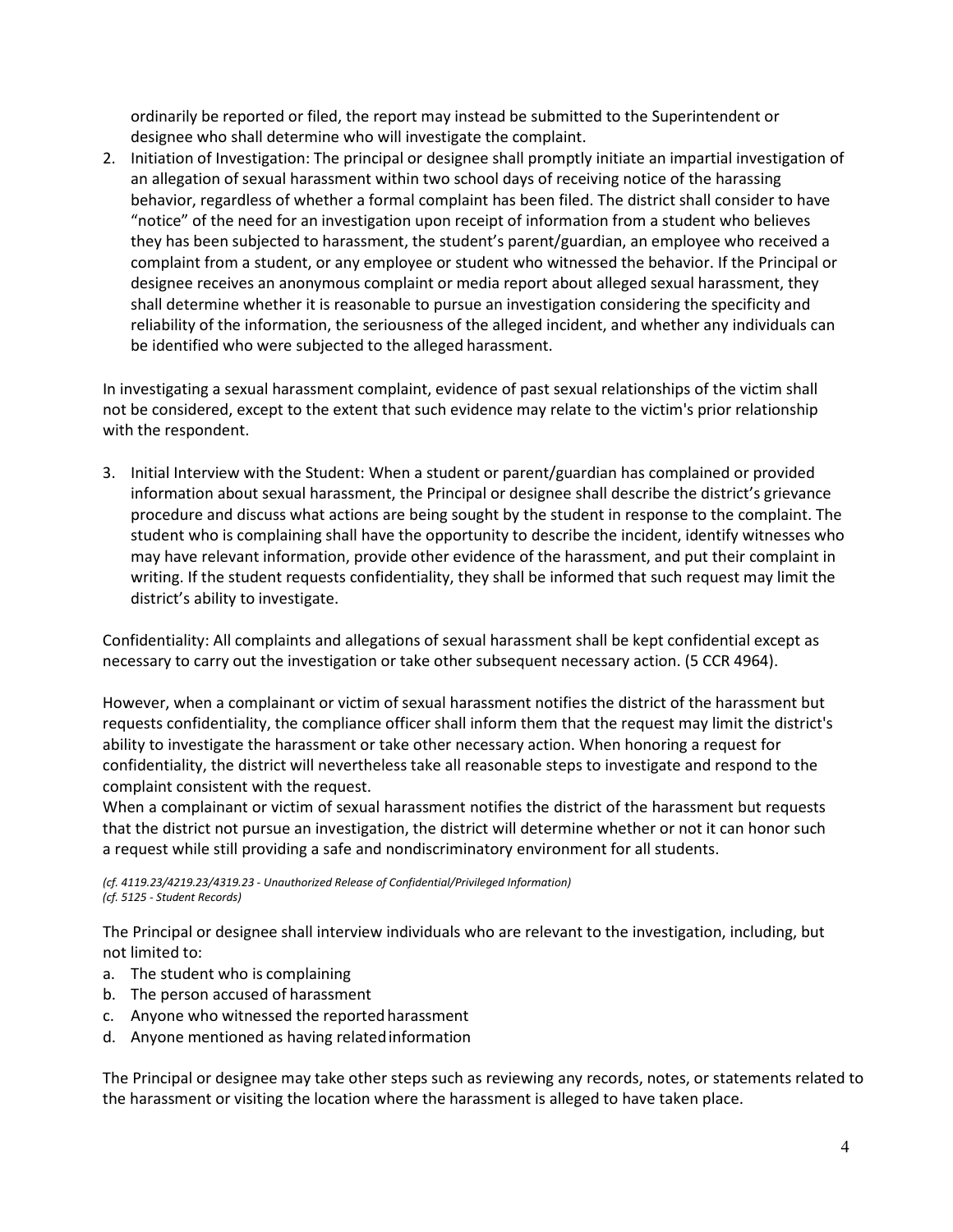When necessary to carry out their investigation or to protect student safety, the Principal or designee may discuss the complaint with the following persons:

- a. The Superintendent or designee
- b. The parent/guardian of the student who complained
- c. If the alleged harasser is a student, their parent/guardian
- d. A teacher or staff member whose knowledge of the students involved may help in determining who is telling the truth
- e. Law enforcement and/or child protective services
- f. Legal counsel for the district or the district's Risk Management

#### *(cf. 5141.4 - Child Abuse Prevention and Reporting)*

- 4. Interim Measures: When an incident of sexual harassment is reported, The Principal or designee, in consultation with the compliance officer, shall determine whether interim measures are necessary pending the results of the investigation. The principal/designee or compliance officer shall take immediate measures necessary to stop the harassment and protect students and/or ensure their access to the educational program. To the extent possible, such interim measures shall not disadvantage the complainant or victim of the alleged harassment. Interim measures may include placing the individuals involved in separate classes or transferring a student to a class taught by a different teacher, in accordance with law and Board policy. The school should notify the individual who was harassed of their options to avoid contact with the alleged harasser and allow the complainant to change academic and extracurricular arrangements as appropriate. The school should also ensure that the complainant is aware of the resources and assistance, such as counseling, that are available to them. As appropriate, such actions shall be considered even when a student chooses to not file a formal complaint, or the sexual harassment occurs off school grounds or outside school- sponsored or school-related programs or activities.
- 5. Optional Mediation: In cases of student-on- student harassment, when the student who complained and the alleged harasser so agree, the principal or designee may arrange for them to resolve the complaint informally with the help of a counselor, teacher, administrator or trained mediator. The student who complained shall never be asked to work out the problem directly with the accused person unless such help is provided and both parties agree, and they shall be advised of the right to end the informal process at any time

#### *(cf. 5138 – Conflict Resolution)*

- 6. Factors in Reaching a Determination: In reaching a decision about the complaint, the principal or designee may take into account:
- a. Statements made by the persons identified above
- b. The details and consistency of each person's account
- c. Evidence of how the complaining student reacted to the incident
- d. Evidence of any past instances of harassment by the alleged harasser
- e. Evidence of any past harassment complaints that were found to be untrue

To judge the severity of the harassment, the principal or designee may take into consideration:

- a. How the misconduct affected one or more student's education
- b. The type, frequency and duration of the misconduct

c. The identity, age and sex of the harasser and the student who complained, and the relationship between them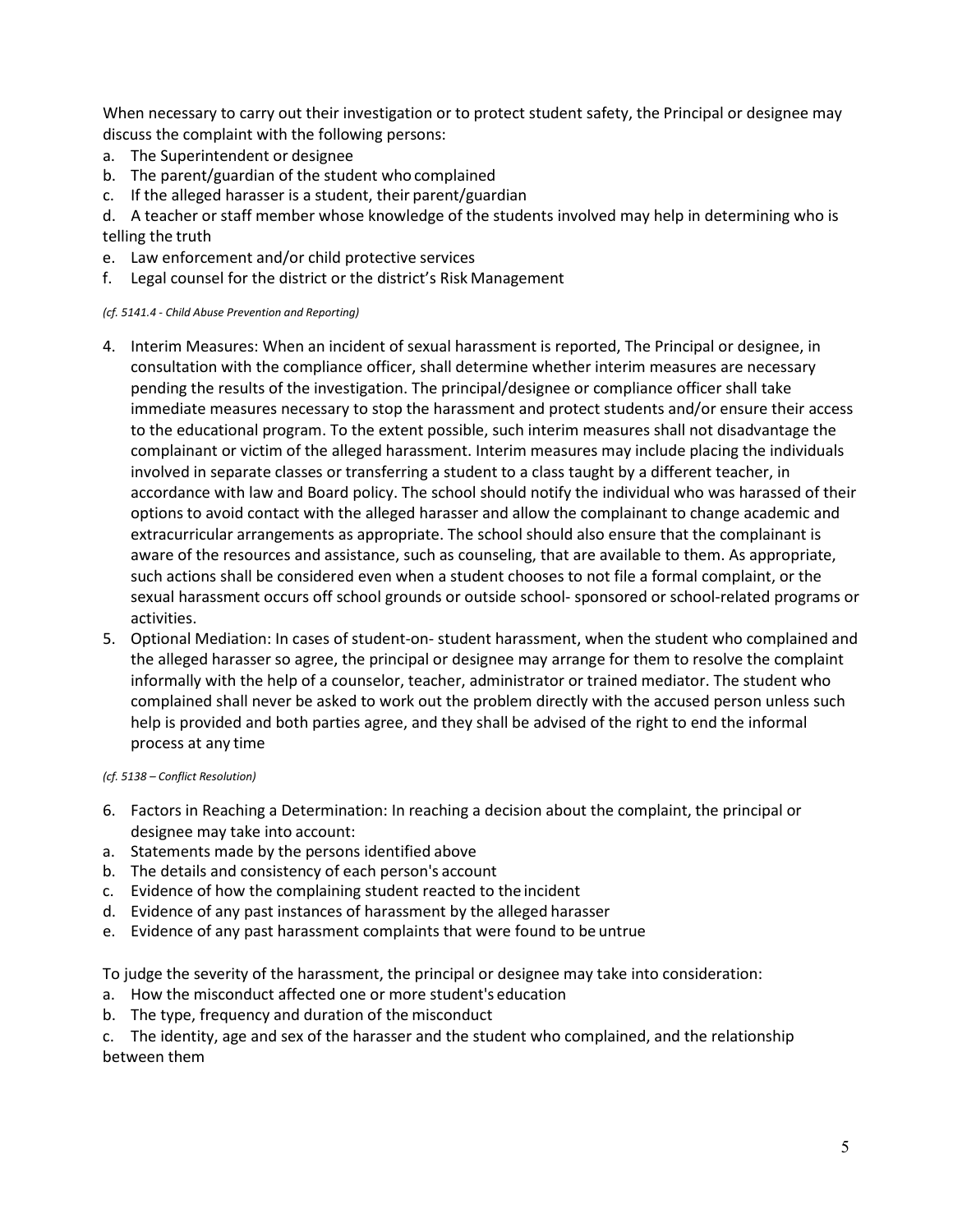d. The number of persons engaged in the harassing conduct and at whom the harassment was directed

- e. The size of the school, location of the incidents, and context in which theyoccurred
- f. Other incidents at the school, involving different students
- 7. Written Report on Findings and Follow-Up: No more than 30 days after receiving the complaint the principal or designee shall conclude the investigation and prepare a written report of their findings. This timeline may be extended for good cause. If an extension is needed, the Principal or designee shall notify the student who complained and explain the reasons for the extension. The report shall include the decision and reasons for the decision and shall summarize the steps taken during the investigation. If it is determined that harassment occurred, the report shall also include any corrective actions that have or will be taken to address the harassment and prevent any retaliation or further harassment. This report shall be presented to the student who complained, the person accused, the parents/guardians of the student who complained and the student who was accused, and the Superintendent or designee. In addition, the Principal or designee shall ensure that the harassed student and their parent/guardian are informed of the procedures for reporting and subsequent problems. The Principal or designee shall make follow- up inquiries to see if there have been any new incidents or retaliation and shall keep a record of this information.

## Enforcement of District Policy

The Superintendent or designee shall take appropriate actions to reinforce the district's sexual harassment policy. As needed, these actions may include any of the following:

1. Removing vulgar or offending graffiti

*(cf. 5131.5 – Vandalism and Graffiti)*

2. Providing training to students, staff, and parents/guardians about how to recognize harassment and how to respond

*(cf. 4131 – Staff Development) (cf. 4231 – Staff Development) (cf. 4331 – Staff Development)*

3. Disseminating and/or summarizing the district's policy and regulation regarding sexualHarassment

4. Consistent with the laws regarding the confidentiality of student and personnel records,

communicating the school's response to parents/guardians and the community

*(cf. 4119.23/4219.23/4319.23 – Unauthorized Release of Confidential/Privileged Information) (cf. 5125 – Student Records)*

5. Taking appropriate disciplinary action.

In addition, the principal or designee may take disciplinary measures against any person who is found to have made a complaint of sexual harassment which they knew was not true.

If dissatisfied with the district's decision, the complainant may submit their concerns in writing to the Office of Constituent Services within 15 calendar days of receiving the district's decision. The written concerns shall specify the basis for the appeal of the decision and whether the facts are incorrect and/or the law has been misapplied.

#### Title IX Coordinator/Compliance Officer

The district designates the following individual(s) as the responsible employee(s) to coordinate, along with